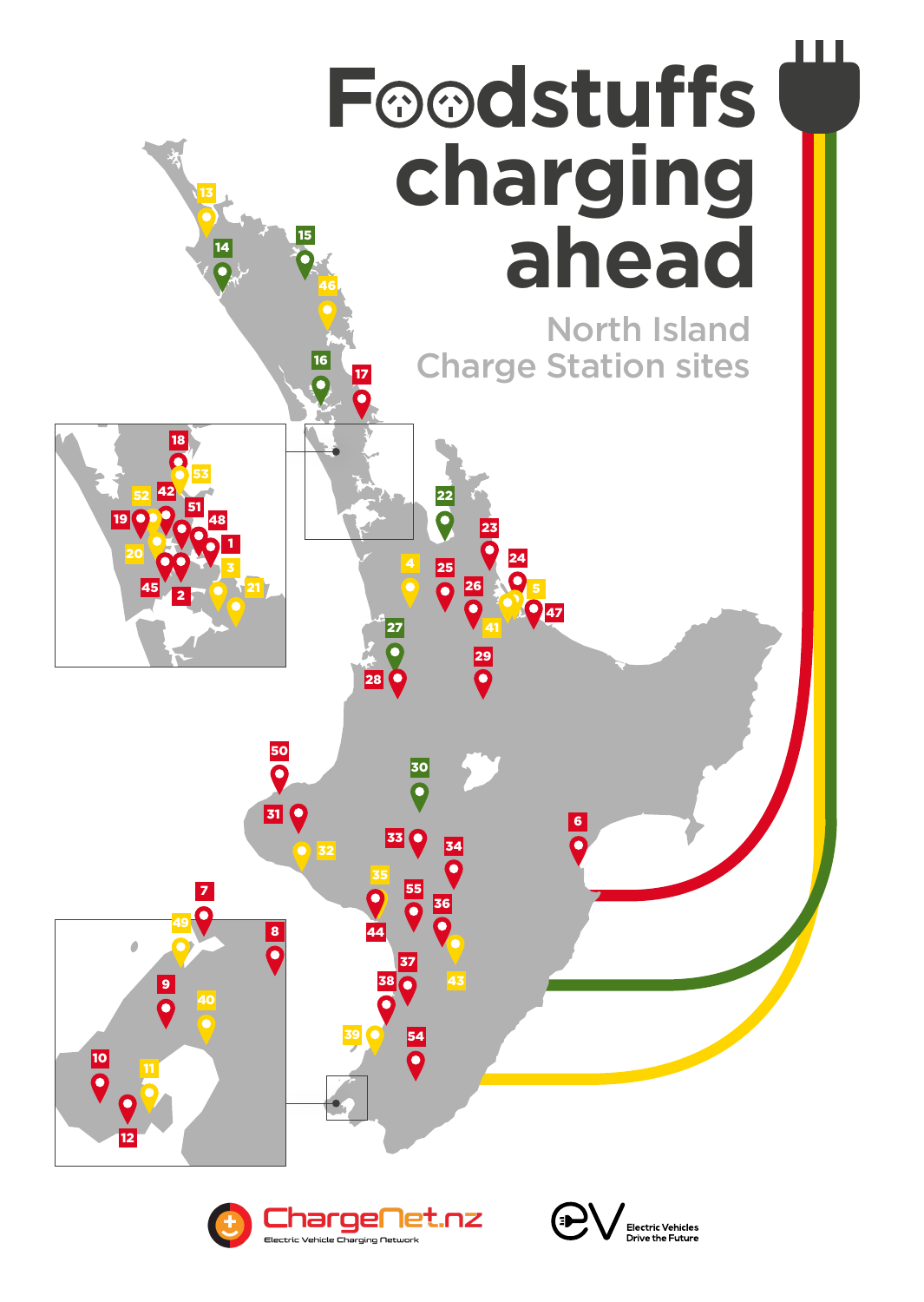## North Island charge station sites Foodstuffs charging ahead

|                         | <b>New World</b>   | Eastridge, Auckland           |
|-------------------------|--------------------|-------------------------------|
| $\overline{\mathbf{2}}$ | <b>New World</b>   | Mount Roskill, Auckland       |
| 3                       | <b>PAK'nSAVE</b>   | Manukau, Auckland             |
| 4                       | <b>PAK'nSAVE</b>   | Mill St, Hamilton             |
| 5                       | <b>PAK'nSAVE</b>   | <b>Tauriko</b>                |
| 6                       | <b>New World</b>   | Greenmeadows, Napier          |
| 7                       | <b>New World</b>   | Mana, Wellington              |
| 8                       | <b>New World</b>   | Silverstream, Wellington      |
| 9                       | <b>New World</b>   | Churton Park, Wellington      |
| 10                      | <b>New World</b>   | Karori, Wellington            |
| $\mathbf{11}$           | <b>PAK'nSAVE</b>   | Kilbirnie, Wellington         |
| 12                      | <b>New World</b>   | <b>Island Bay, Wellington</b> |
| 13                      | <b>PAK'nSAVE</b>   | <b>Kaitaia</b>                |
| $\boxed{14}$            | <b>Four Square</b> | Opononi                       |
| 15                      | <b>Four Square</b> | Kawakawa                      |
| 16                      | <b>Four Square</b> | <b>Kaiwaka</b>                |
| $\vert$ 17              | <b>New World</b>   | Warkworth                     |
| <b>18</b>               | <b>New World</b>   | Orewa, Auckland               |
| <b>19</b>               | <b>New World</b>   | Kumeu, Auckland               |
| 20                      | <b>PAK'nSAVE</b>   | Lincoln North, Auckland       |
| 21                      | <b>PAK'nSAVE</b>   | Papakura, Auckland            |
| 22                      | <b>Four Square</b> | <b>Coopers Beach</b>          |
| 23                      | <b>New World</b>   | Waihi                         |
| 24                      | <b>New World</b>   | <b>Mount Maunganui</b>        |
| 25                      | <b>New World</b>   | <b>Morrinsville</b>           |
| 26                      | <b>New World</b>   | Matamata                      |
| 27                      | <b>Four Square</b> | Pirongia                      |
| 28                      | <b>New World</b>   | <b>Te Kuiti</b>               |
| 29                      | <b>New World</b>   | <b>Tokoroa</b>                |
| 30                      | <b>Four Square</b> | <b>National Park</b>          |
| 31                      | <b>New World</b>   | <b>Stratford</b>              |
| 32                      | <b>PAK'nSAVE</b>   | <b>Hawera</b>                 |
| 33                      | <b>New World</b>   | <b>Ohakune</b>                |
| 34                      | <b>New World</b>   | <b>Taihape</b>                |
| 35                      | <b>PAK'nSAVE</b>   | Whanganui                     |

| 36         | <b>New World</b> | <b>Feilding</b>    |
|------------|------------------|--------------------|
| 37         | <b>New World</b> | Levin              |
| 38         | <b>New World</b> | <b>Otaki</b>       |
| <b>391</b> | <b>PAK'nSAVE</b> | Kapiti             |
| 401        | <b>PAK'nSAVE</b> | Petone, Wellington |

| 41        | <b>PAK'nSAVE</b> | <b>Tauranga</b>             |
|-----------|------------------|-----------------------------|
| 42        | <b>New World</b> | Hobsonville, Auckland       |
| 43        | <b>PAK'nSAVE</b> | <b>Palmerston North</b>     |
| 44        | <b>New World</b> | Whanganui                   |
| 45        | <b>New World</b> | New Lynn, Auckland          |
| 46        | <b>PAK'nSAVE</b> | Whangarei                   |
| 47        | <b>New World</b> | <b>Te Puke</b>              |
| 48        | <b>New World</b> | Devonport, Auckland         |
| 49        | <b>PAK'nSAVE</b> | Porirua                     |
| 50        | <b>New World</b> | <b>New Plymouth</b>         |
| 51        | <b>New World</b> | <b>Birkenhead, Auckland</b> |
| <b>52</b> | <b>PAK'nSAVE</b> | <b>Westgate, Auckland</b>   |
| 53        | <b>PAK'nSAVE</b> | Silverdale, Auckland        |
| <b>54</b> | <b>New World</b> | <b>Carterton</b>            |
| 55        | <b>New World</b> | <b>Marton</b>               |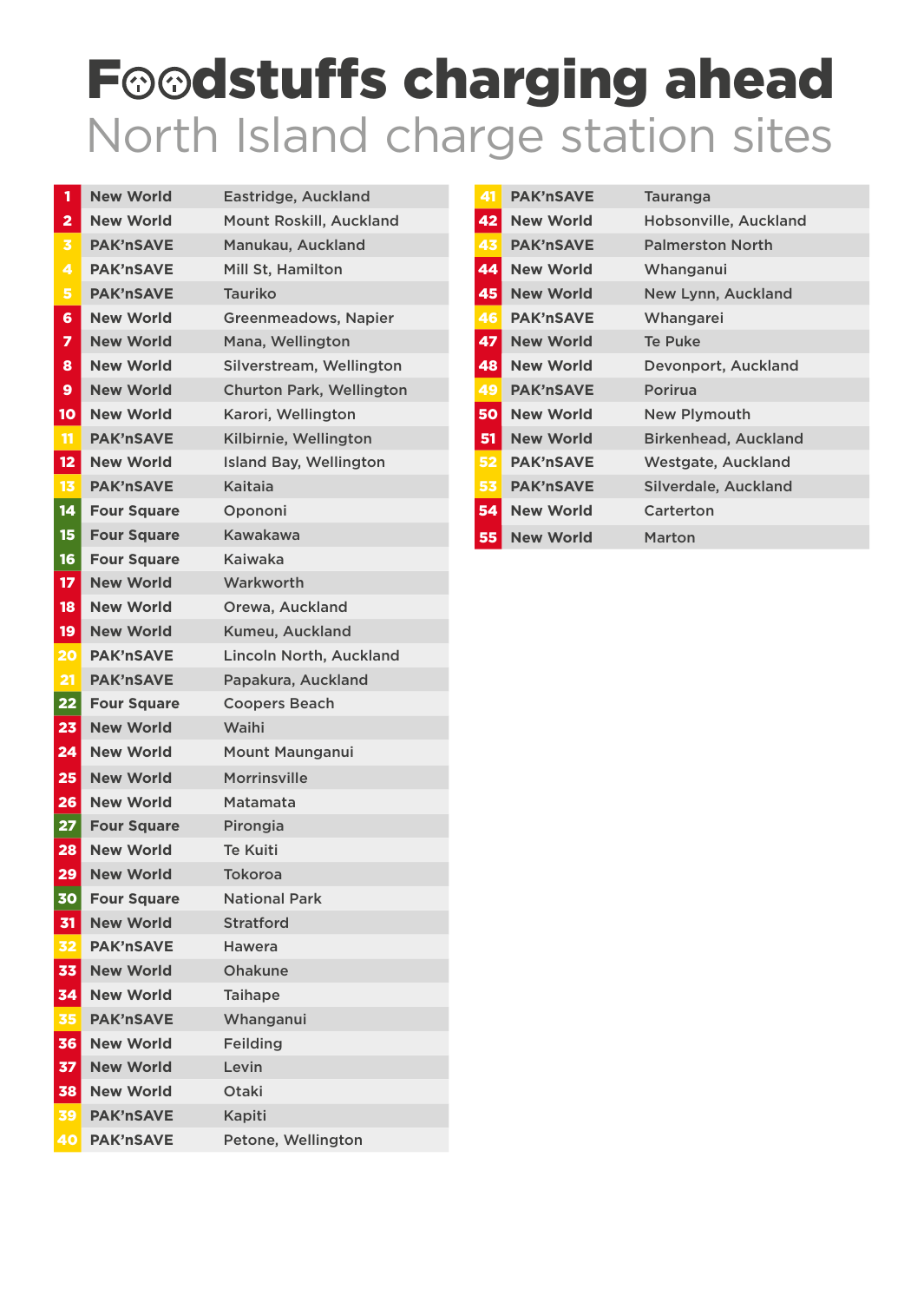## Foodstuffs **charging ahead**